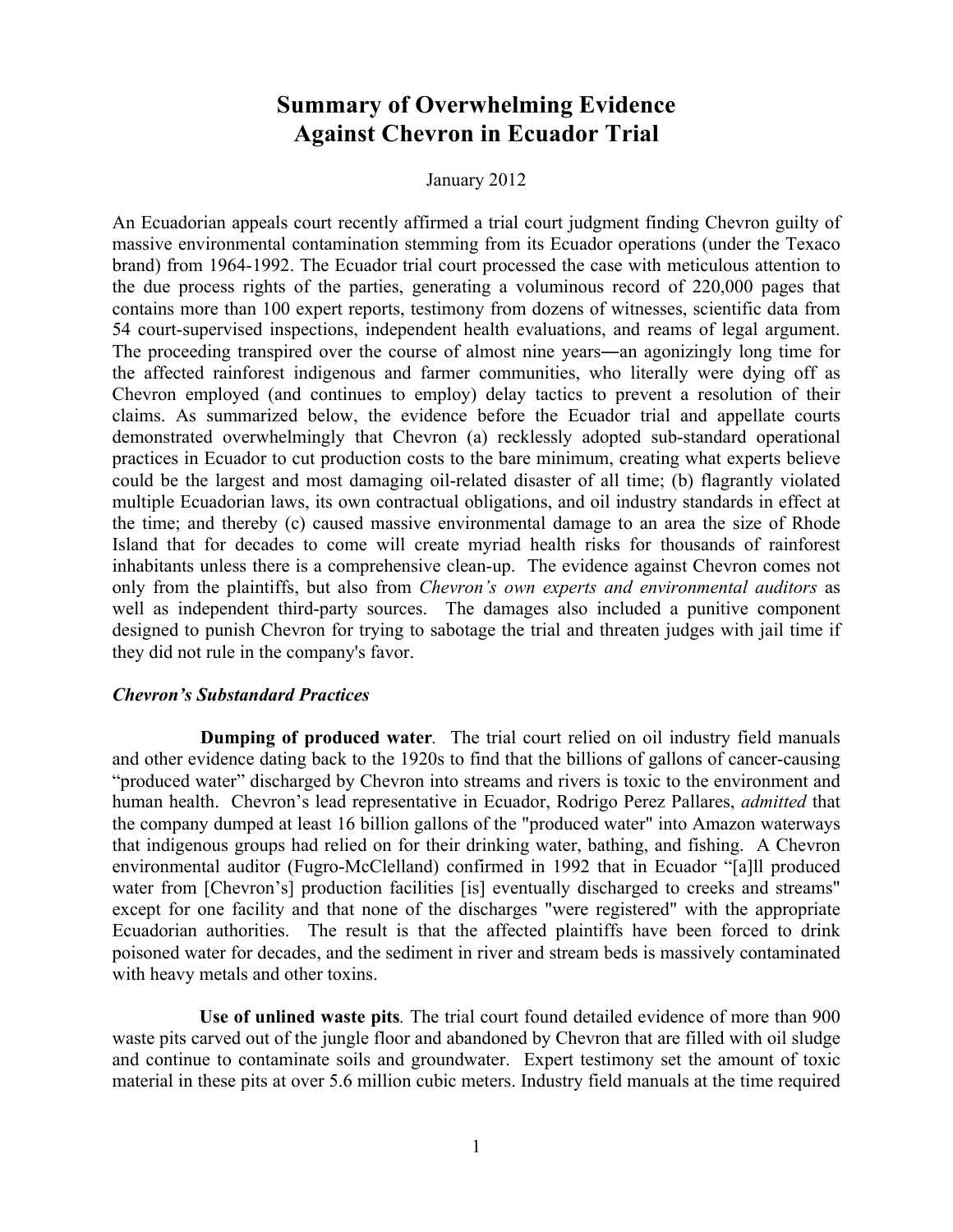these waste pits to be lined and used for temporary storage; Chevron used them for permanent storage. Chevron documents from the 1970s show the company considered spending funds to address environmental problems from use of the pits, but decided it was too expensive. Chevron's auditors confirmed environmental problems stemming from the pits.

**Frequent and devastating oil spills**. The trial court record contains substantial evidence that Chevron never developed a plan to contain or clean up its frequent oil spills. Evidence showed that Chevron never conducted even basic maintenance on its extensive network of pipelines. Fugro McClelland and HBT Agra, the company's environmental auditors, both report that "no spill prevention methods were in place" in Chevron's concession area and that oil spills were either covered in sand or washed into local streams. Fugro-McClelland observed evidence of leaks from pipelines at 11 of 28 transects visited. Chevron documents corroborate the unusually high frequency of spills: a report dated November 1978 mentions 38 ruptures in the Sacha field during the month of September. More Chevron spills likely occurred than were reported given that company employees were ordered to destroy relevant documents.

**Flaring of gas**. The court also relied on evidence that Chevron exclusively used poorly-maintained flares to burn natural gas that caused extensive air pollution. The same sources also describe how Texaco routinely burned off oil from pits and spills, contaminating the air with huge plumes of black smoke.

**Destruction of documents***.* The court also relied on a 1972 memo where a Chevron executive in charge of Ecuador sent a memo establishing the policy that "[o]nly major [environmental] events . . . are to be reported. . . . A major event is further defined as one which attracts the attention of the press and/or regulatory authorities or in your judgment merits reporting" and further that "[n]o reports are to be kept on a routine basis and all previous reports are to be removed from Field and Division Offices and destroyed."

## *Chevron's Legal Violations*

The Ecuador court relied on findings that Chevron violated numerous laws designed to protect human health and the environment that were in place at the time of the company operated in Ecuador. These included regulations from the Ministry of Public Works, which took effect in 1964, that ordered Chevron not to "deprive the drinkable and purity qualities of the waters"; a Health Law dating from 1971 providing that "no person shall be allowed to dispose into the air, ground, or waters, the solid, liquid or gaseous residues, without previous treatment making them inoffensive to health"; the Hydrocarbons Law of 1971 ordering oil producers to "adopt the necessary measures for the protection of flora and fauna and other natural resources" and to "avoid the contamination of waters, atmosphere and lands"); and the Water Law from 1972 forbidding "all contamination of the waters that affects the human health or the development of the flora or fauna"); and Chevron's production contract with Ecuador that required the company to "adopt the advisable measures for the protection of the flora, fauna and other natural resources, and they will avoid the contamination of waters, atmosphere and land." As the trial court made clear in its judgment, these were not abstract provisions; various ministries imposed fines on Chevron for its reckless operations based on these laws and regulations. Evidence also showed that Chevron never filed environmental impact statements in Ecuador, as required by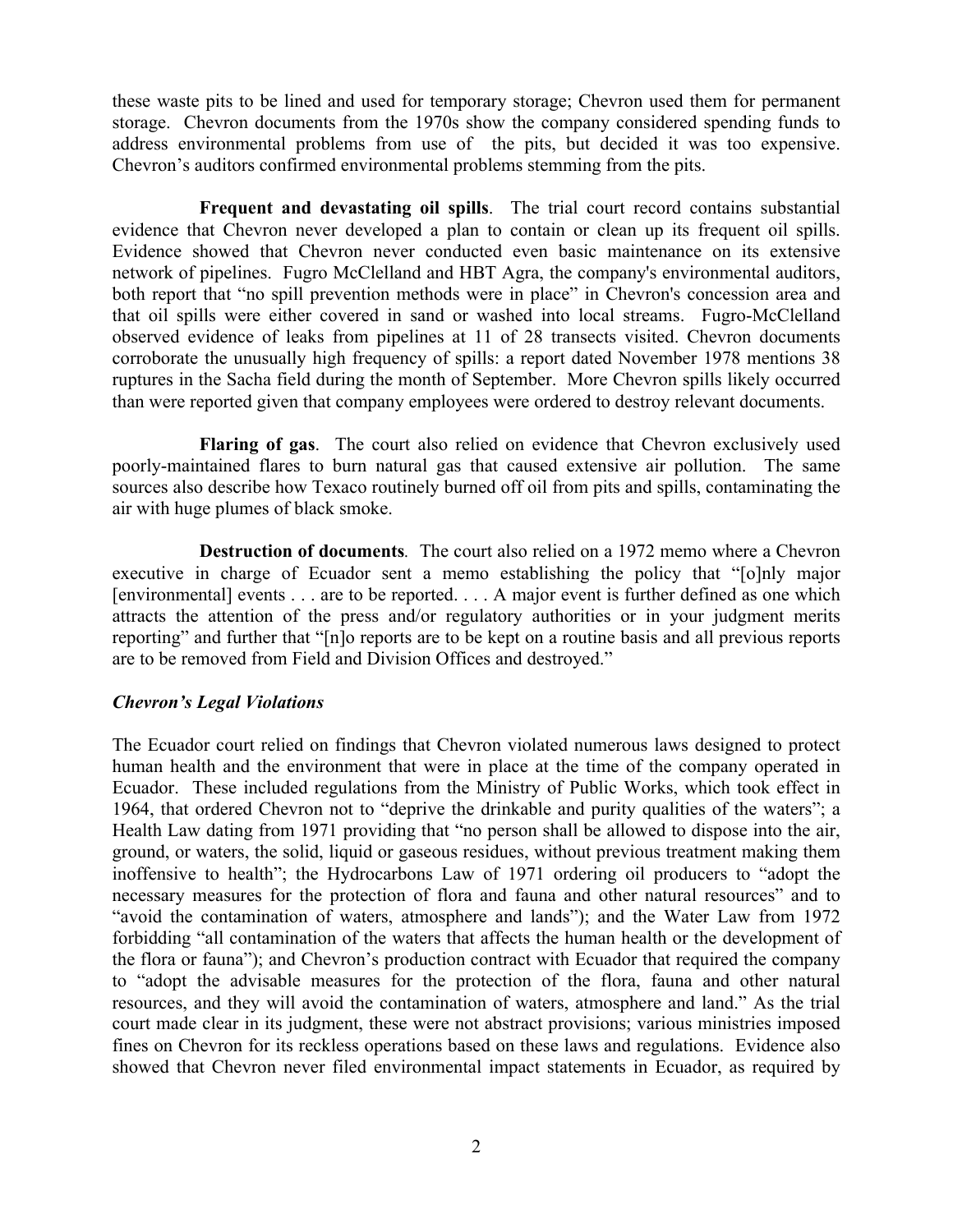law, nor did it budget any funds for environmental clean-up.

#### *Ongoing Impact of Chevron's Contamination*

**Judicial site inspections**. The trial court conducted 54 inspections of Chevron wells and oil production facilities and found oil contamination (measured as Total Petroleum Hydrocarbons, or TPH) in violation of applicable legal norms *at every single site inspected*. Ecuador law allows TPH in soil and waters at 1,000 mg/kg―a standard ten times more lax than the typical U.S. standard. As the trial court noted, some times samples at Chevron sites showed contamination up to 900 times higher than the Ecuadorian norm. The average TPH level across the nearly 800 samples taken from Chevron pits was 20,033 mg/kg―over 20 times the lax Ecuadorian standard. The average TPH level from the nearly 1000 samples taken in areas surrounding those pits was was 5,247 mg/kg, or five times that standard.

**Witness testimony**. The court also relied on eyewitness testimony from rainforest inhabitants who had witnessed Chevron's waste pits routinely overflow into surrounding streams. Witnesses also testified that Chevron covered some of its open-air pits with dirt without cleaning them out as part of a "remediation" it conducted in the mid-1990s. They told of how their water supply became visibly contaminated and noxious-smelling because of oil operations and how healthy family members became ill and even died as a result of exposures to toxins.

**Human health impacts**. Substances found in TPH and at the inspected sites include known human carcinogens and toxins such as benzene, toluene, ethylbenzene, xylene, polycyclic aromatic hydrocarbons (PAHs), benzoanthracene, benzopyrene, and phenanthrene. The soil and water samples taken from Chevron sites established illegal levels of barium, cadmium, copper, chromium VI, mercury, naphthalene, nickel, lead, vanadium, and zinc. The trial court relied on materials from U.S. Agency for Toxic Substances and Disease Registry (the preeminent authority on toxicity) to describe how these chemicals adversely affect the functioning of the immune, nervous and reproductive systems and can cause cancer.

**Phony Chevron remediation**. Chevron claims that a limited "clean-up" it conducted in Ecuador in the mid-1990s effectively mitigated any harm, but the court found that the scientific evidence proved beyond any doubt that the Chevron remediation was a sham. It applied to only 16% of the waste pits built by the company. Chevron also used a fake laboratory test to minimize the amount of contamination that would be reported to the government. At trial, 83% of Chevron's supposedly "remediated" pits showed illegal levels of TPH―up to 206,000 mg/kg TPH at one site, 35,380 mg/kg at another (Sacha 18), 32,444 mg/kg at another (Sacha 65). Dozens of waste pits that Chevron claimed to have found "no apparent contamination" when it inspected them in the 1990s revealed illegal levels of contamination during the trial― at one site, up to 175,000 mg/kg TPH as measured by Chevron's own expert.

**Chevron's own data proves claims against it**. The trial court noted that the levels of contamination at Chevron's sites were so high that Chevron could be found liable on the basis of its own data. At the Sacha 94 site, Chevron expert Ernesto Baca reported TPH of 8,700 mg/kg in one pit and 5,600 in another At the Sacha 57 site, Chevron expert Gino Bianchi found six samples showing illegal levels of TPH. (Chevron had reported both sites "remediated" in the